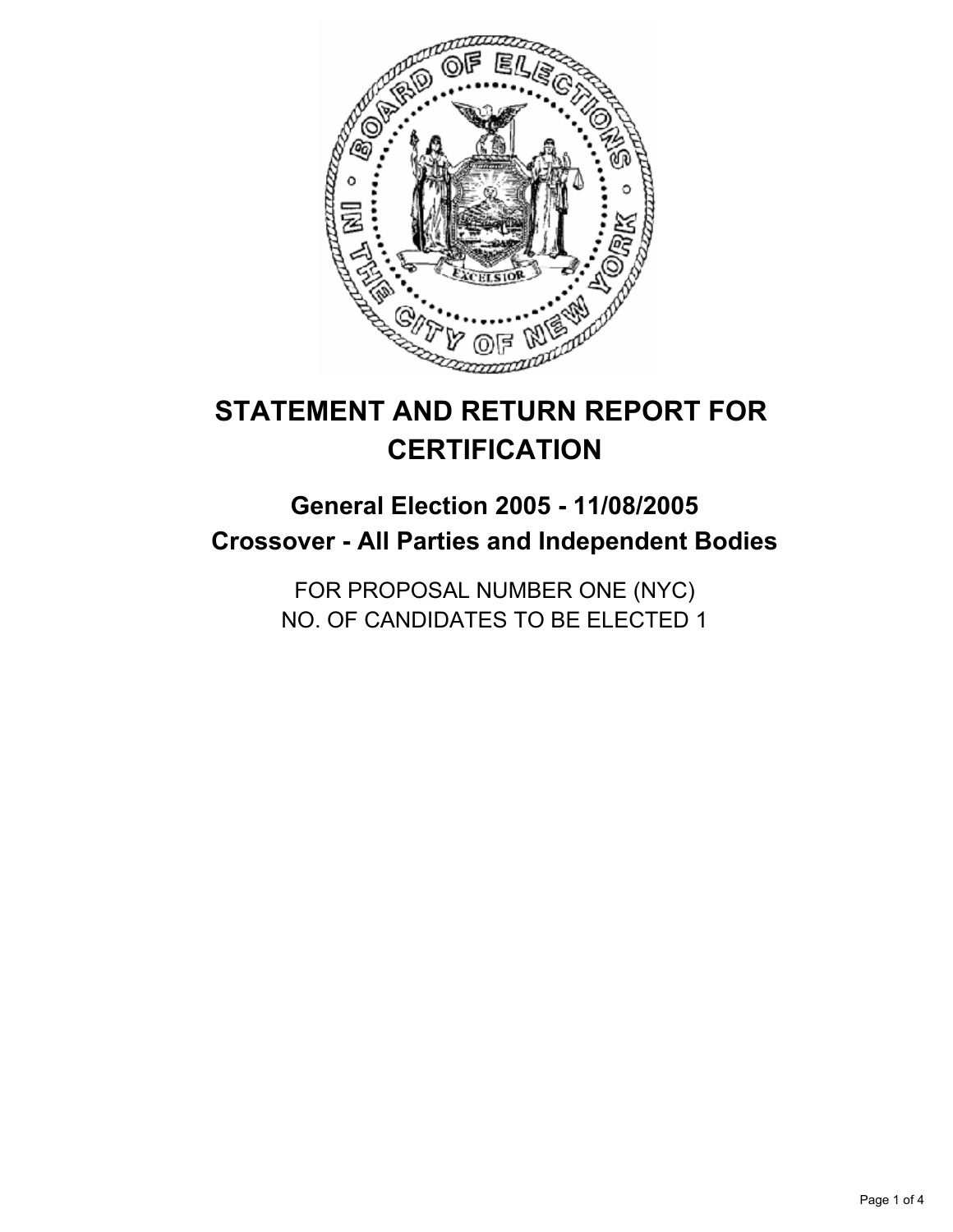

## **New York County**

| PUBLIC COUNTER           | 320,823 |
|--------------------------|---------|
| <b>EMERGENCY</b>         | 604     |
| <b>ABSENTEE/MILITARY</b> | 6,286   |
| <b>AFFIDAVIT</b>         | 5,140   |
| <b>TOTAL BALLOTS</b>     | 332,853 |
| <b>YES</b>               | 89,676  |
| <b>NO</b>                | 88,673  |
| <b>TOTAL VOTES</b>       | 178,349 |
| <b>UNRECORDED</b>        | 154,504 |

#### **Bronx County**

| <b>PUBLIC COUNTER</b> | 194,006 |
|-----------------------|---------|
| <b>EMERGENCY</b>      | 719     |
| ABSENTEE/MILITARY     | 3,696   |
| AFFIDAVIT             | 2,972   |
| <b>TOTAL BALLOTS</b>  | 201,393 |
| <b>YES</b>            | 34,370  |
| <b>NO</b>             | 27,150  |
| <b>TOTAL VOTES</b>    | 61,520  |
| <b>UNRECORDED</b>     | 139,873 |

#### **Kings County**

| <b>PUBLIC COUNTER</b> | 355,382 |
|-----------------------|---------|
| <b>EMERGENCY</b>      | 2,177   |
| ABSENTEE/MILITARY     | 5,876   |
| <b>AFFIDAVIT</b>      | 4,236   |
| <b>TOTAL BALLOTS</b>  | 367,671 |
| <b>YES</b>            | 68,081  |
| <b>NO</b>             | 65,615  |
| <b>TOTAL VOTES</b>    | 133,696 |
| <b>UNRECORDED</b>     | 233,975 |

#### **Queens County**

| <b>PUBLIC COUNTER</b> | 313,444 |
|-----------------------|---------|
| <b>EMERGENCY</b>      | 624     |
| ABSENTEE/MILITARY     | 6,077   |
| AFFIDAVIT             | 3,546   |
| <b>TOTAL BALLOTS</b>  | 323,691 |
| <b>YES</b>            | 71,824  |
| <b>NO</b>             | 69,790  |
| <b>TOTAL VOTES</b>    | 141,614 |
| <b>UNRECORDED</b>     | 182,077 |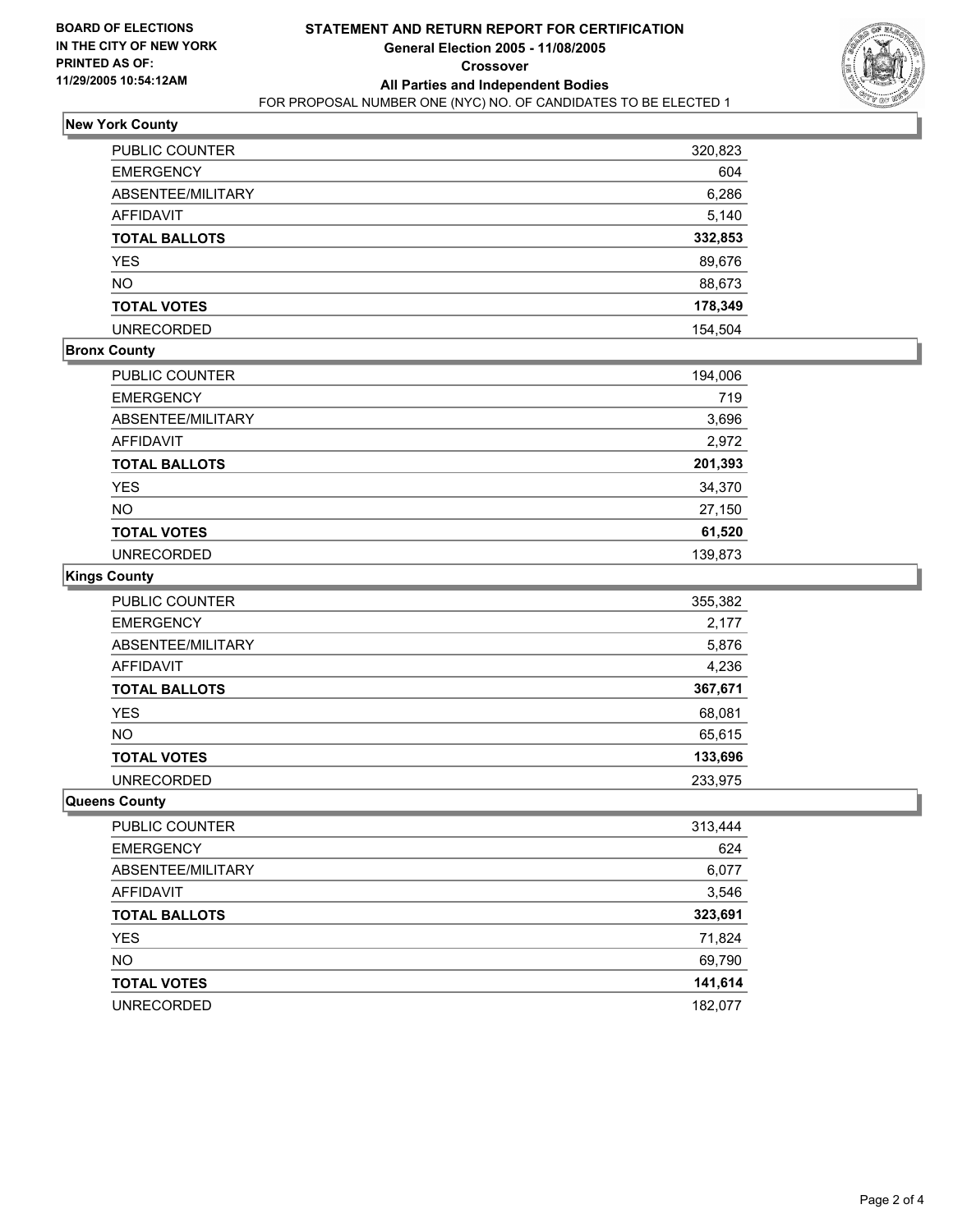

### **Richmond County**

| <b>PUBLIC COUNTER</b> | 86,364 |
|-----------------------|--------|
| <b>EMERGENCY</b>      | 60     |
| ABSENTEE/MILITARY     | 2,390  |
| <b>AFFIDAVIT</b>      | 938    |
| <b>TOTAL BALLOTS</b>  | 89,752 |
| <b>YES</b>            | 21,299 |
| <b>NO</b>             | 32,512 |
| <b>TOTAL VOTES</b>    | 53,811 |
| <b>UNRECORDED</b>     | 35,941 |
|                       |        |